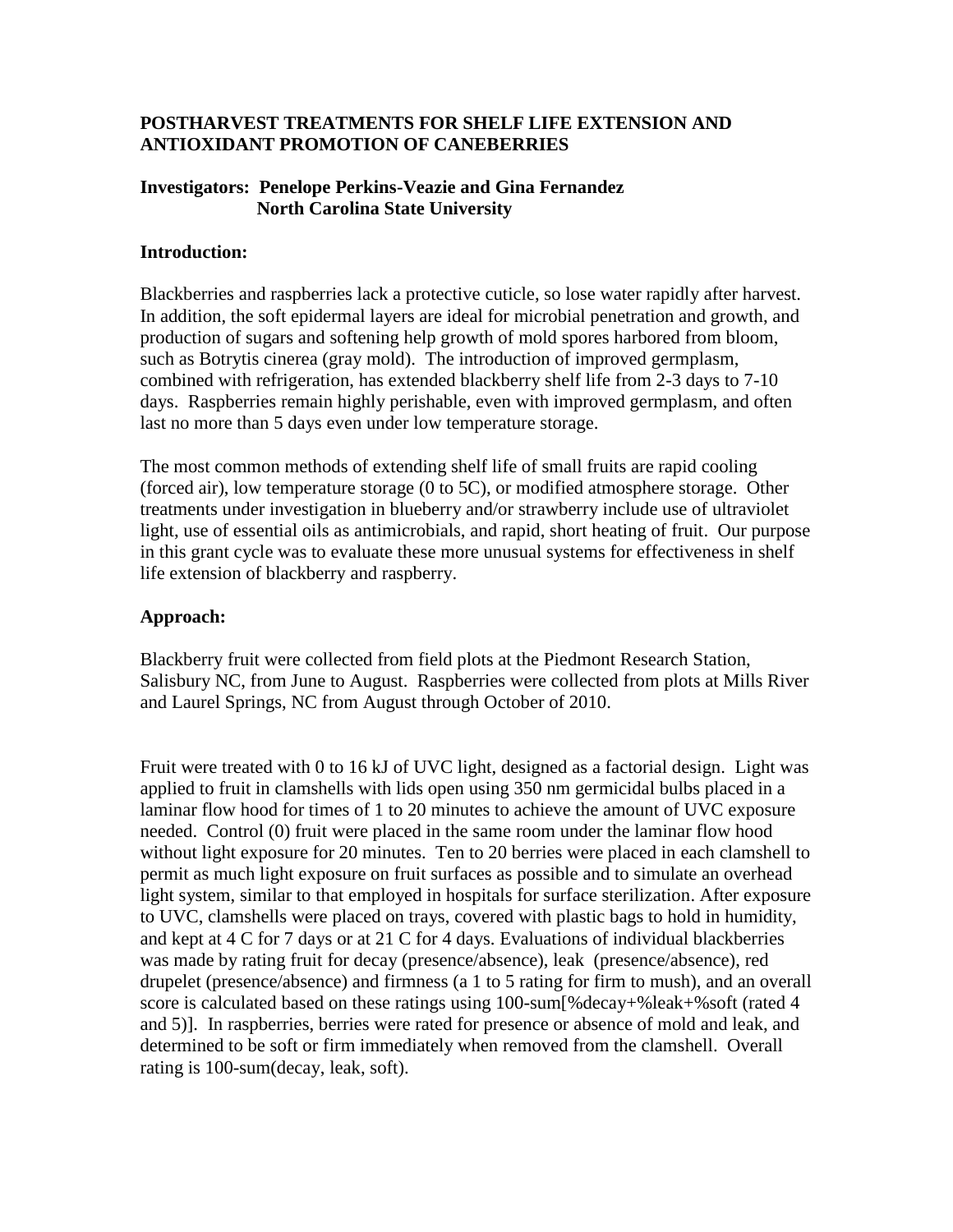**Compositional analysis:** Frozen samples were partially thawed and were pureed in a polytron homogenizer to get small particle size for best extraction. The soluble solids content was measured by placing about 1 ml of puree on a digital refractometer. The pH of the puree was determined using a pH meter. Three to 5 ml of puree was extracted with methanol for anthocyanin and phenolic determination. FRAP (ferric reducing ability of plasma) was done by spectrophotometric assay using the purees extracted with methanol:water:formic acid (40:59:1).

We were unable to finish experiments with essential oils, microbial counts, or heat treatments, due to problems with setting up the equipment and under estimation of labor needs. These will be finished in 2011

#### **Summary of results:**

Blackberries could tolerate a 2 to 4 kJ exposure to UVC, demonstrated by a slight improvement in overall rating (Table 2) compared to control fruit. Exposures above 4 kJ appears to be detrimental to quality. When averaged over all cultivars, no significant changes in total phenolics, anthocyanin, or FRAP was seen. It is possible that specific components of these total assays were affected, with some increasing and some decreasing, giving a net effect of no change. This would have to be determined using more sophisticated equipment and methodology, such as GC-MS, LC-MS, and TOF.

Both blackberry and raspberry cultivars differed in response to UVC treatment (Tables 1, 3, 4). In blackberries held at 4 C, Navaho did best with 8 kJ of UVC yet Ouachita did not do well with any UVC treatment. With blackberries held at 21 C, Ouachita fruit treated with 2 kJ light did better than controls. Apache and Natchez did best with 4 kJ light at either storage temperature. Berries held at 21 C, a practice not recommended, showed more benefit from UVC treatment than those held at 4 C. The gain in overall rating appears to be from reduced decayed and leaky berries.

Total phenolics, anthocyanin, and FRAP increased significantly with 4 and 2 kJ light for Apache and Arapaho, respectively (Table 1). Among raspberry cultivars, NC344 showed the biggest gain in overall rating with 2 kJ UVC (Table 4). NC548 and Latham, which are soft raspberry selections, showed no positive effect with UVC treatment. Exposure to 4 kJ UVC increased fruit darkening and shrivel.

# **Conclusions**

Use of ultraviolet light (UVC) did not consistently improve antioxidant content in blackberry fruit, as measured by the total antioxidant tests of anthocyanin, phenolic, and FRAP. Slight improvements in overall quality were seen with 2-4 kJ, and occasionally 8 kJ.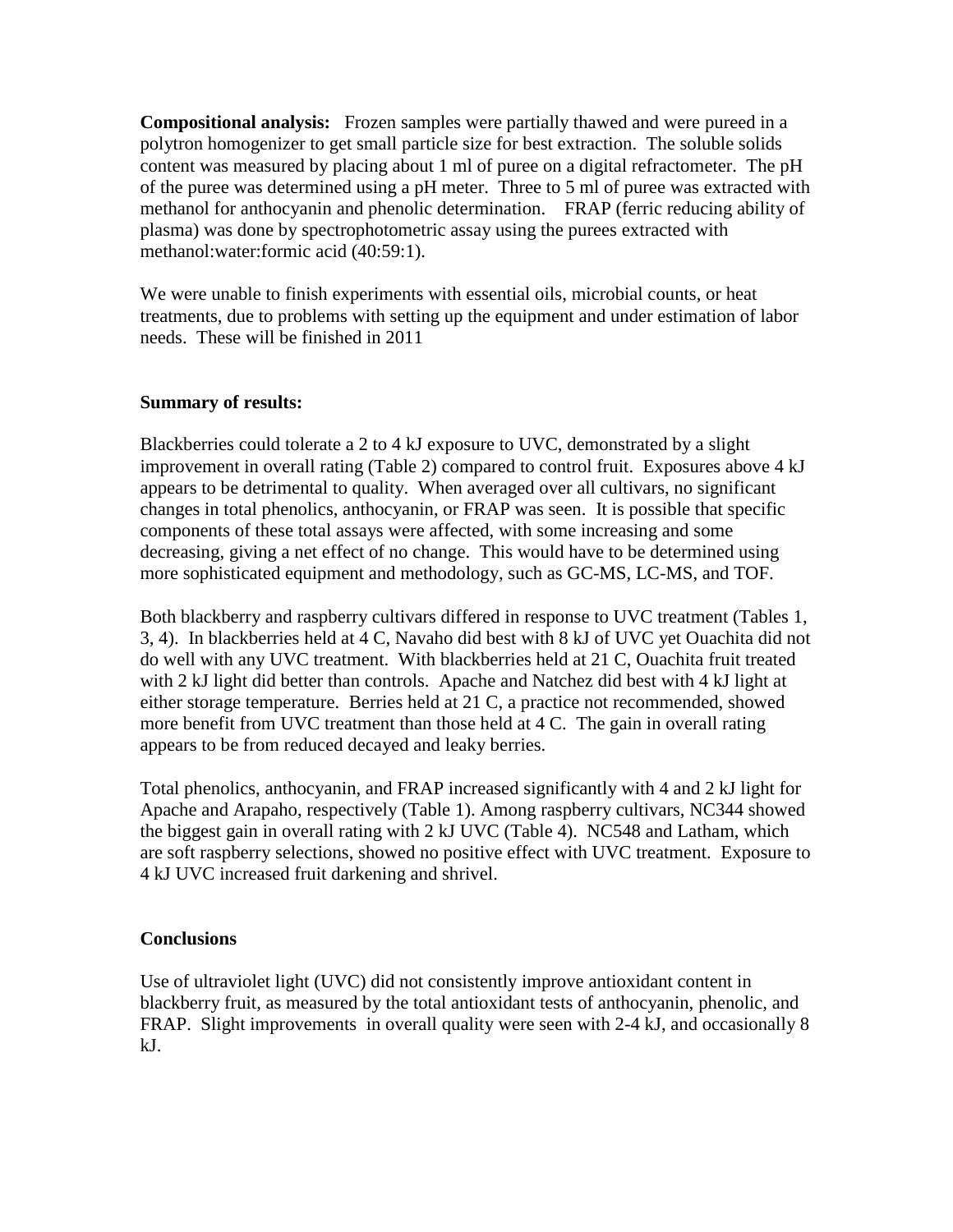Use of UVC in a pass-over system to act as a prophylactic in case of cold chain issues may prove to be useful if the extra costs and handling become minimal.

This is the first report on the tolerance of blackberry and raspberry to ultraviolet light treatment, and effects on total antioxidants.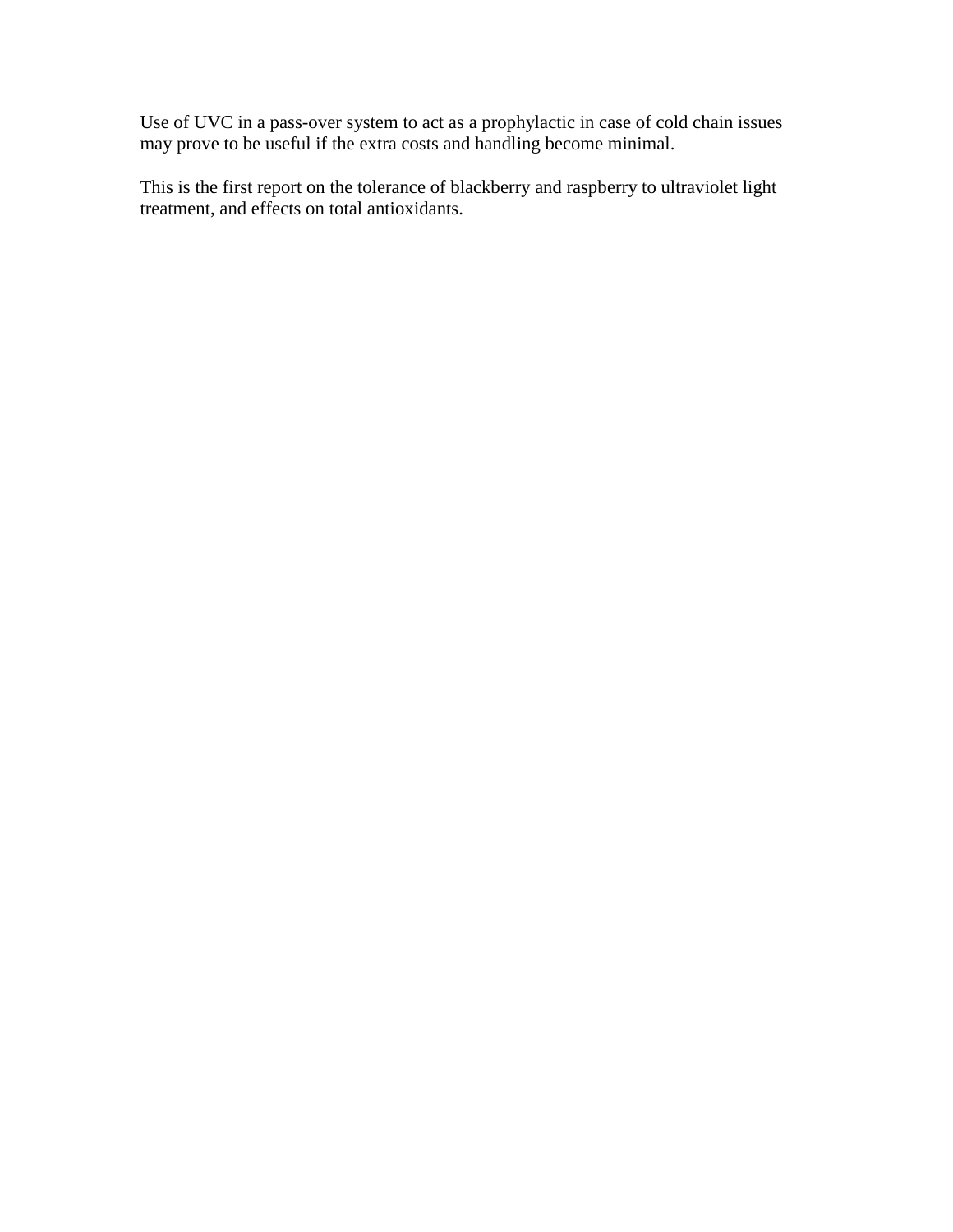|              | Tmt<br>(kJ)             |                          |                          |                          |                          |                          | $\%$            |                          | total<br>phenolics       | total<br>anthocyanin     | <b>FRAP</b>              |
|--------------|-------------------------|--------------------------|--------------------------|--------------------------|--------------------------|--------------------------|-----------------|--------------------------|--------------------------|--------------------------|--------------------------|
| Cultivar     | UVC)                    | <b>LEAK</b>              | <b>DECAY</b>             | <b>SOFT</b>              | <b>RED</b>               | <b>OVERALL</b>           | <b>SSC</b>      | PH                       | (mg/kg)                  | (mg/kg)                  | (umol/g)                 |
|              | fresh                   |                          |                          |                          | $\blacksquare$           | $\blacksquare$           | 10.2            | 3.31                     | 2840                     | 1638                     | 20.5                     |
| Apache       | $\boldsymbol{0}$        | 19                       | 18                       | 16                       | $8\,$                    | 39                       | 9.6             | 3.5                      | 3960                     | 2036                     | 24.6                     |
|              | $\mathbf{1}$            | 33                       | 25                       | $27\,$                   | 14                       | 0.9                      | 9.8             | 3.49                     | 3973                     | 2294                     | 24.8                     |
|              | $\overline{c}$          | 22                       | 25                       | 19                       | 9                        | 26                       | 9.5             | 3.52                     | 3762                     | 2211                     | 23.6                     |
|              | $\overline{4}$          | $10\,$                   | 21                       | 11                       | 14                       | 44                       | 9.7             | 3.51                     | 4281                     | 2522                     | 25.3                     |
|              | 8                       | 33                       | 21                       | 15                       | 21                       | 9                        | 9.4             | 3.58                     | 3837                     | 2136                     | 23.9                     |
|              | 16                      | 33                       | 45                       | 6                        | 42                       | $-27$                    | $\!\!\!\!\!8.8$ | 3.57                     | 3744                     | 1915                     | 23.1                     |
|              | fresh                   | $\omega$                 | $\blacksquare$           | $\blacksquare$           | $\blacksquare$           | $\overline{\phantom{a}}$ | 10.7            | 3.29                     | 2719                     | 1120                     | 19.2                     |
| Arapaho      | $\boldsymbol{0}$        | 82                       | 36                       | 26                       | $\boldsymbol{0}$         | $-44$                    | 11.6            | 3.73                     | 3325                     | 1088                     | 18.9                     |
|              | $\mathbf{1}$            | 68                       | 18                       | 14                       | $\boldsymbol{0}$         | $\boldsymbol{0}$         | 11.6            | 3.72                     | 3989                     | 1738                     | 24.9                     |
|              | $\overline{2}$          | 66                       | 14                       | $10\,$                   | $\boldsymbol{0}$         | 10                       | 10.1            | 3.68                     | 3333                     | 1155                     | 20.5                     |
|              | 4                       | 56                       | 28                       | 14                       | $\boldsymbol{0}$         | $\overline{c}$           | 10.5            | 3.7                      | 3387                     | 1219                     | 20.6                     |
|              | 8                       | 78                       | 28                       | 25                       | $\boldsymbol{0}$         | $-30$                    | 11.6            | 3.94                     | 3579                     | 1427                     | 20.1                     |
|              | 16                      | $\overline{\phantom{a}}$ | $\overline{\phantom{a}}$ | $\blacksquare$           | $\overline{\phantom{a}}$ | $\blacksquare$           | $\blacksquare$  | $\overline{\phantom{a}}$ | $\overline{\phantom{a}}$ | $\overline{\phantom{a}}$ | $\overline{\phantom{a}}$ |
|              | fresh                   | $\overline{\phantom{a}}$ | $\overline{\phantom{a}}$ | $\overline{\phantom{a}}$ | $\blacksquare$           | $\equiv$                 | 10.1            | 3.42                     | 2719                     | 734                      | 17.0                     |
| <b>NC430</b> | $\boldsymbol{0}$        | $\tau$                   | 6                        | 21                       | 30                       | 36                       | 10.6            | 3.83                     | 3784                     | 1319                     | 22.7                     |
|              | $\mathbf{1}$            | 13                       | 10                       | 15                       | 21                       | 42                       | 10.7            | 3.85                     | 3649                     | 879                      | 21.1                     |
|              | 2                       | 13                       | 10                       | 14                       | 25                       | 38                       | 10.9            | 3.77                     | 3482                     | 1042                     | 19.9                     |
|              | $\overline{\mathbf{4}}$ | 16                       | 8                        | 15                       | 26                       | 35                       | 10.6            | 3.77                     | 3493                     | 929                      | 20.3                     |
|              | $\overline{\mathbf{8}}$ | 12                       | 7                        | 10                       | 25                       | $\overline{47}$          | 10.5            | 3.85                     | 3661                     | 817                      | 20.8                     |
|              | 16                      | 15                       | $\overline{9}$           | 23                       | 51                       | $\overline{c}$           | 9.4             | 3.76                     | 3474                     | 695                      | 20.5                     |
|              | fresh                   | $\Box$                   | $\overline{\phantom{a}}$ | $\overline{\phantom{a}}$ | $\Box$                   | $\bar{\phantom{a}}$      | 11.2            | 3.22                     | 2540                     | 1176                     | 18.3                     |
| Navaho       | $\boldsymbol{0}$        | 12                       | 11                       | 17                       | $10\,$                   | 50                       | 11.4            | 3.34                     | 3537                     | 1598                     | 20.3                     |
|              | 1                       | 15                       | 6                        | $\overline{9}$           | 21                       | 49                       | 11.3            | 3.43                     | 3352                     | 1503                     | 19.9                     |
|              | $\overline{2}$          | 18                       | 6                        | 20                       | 12                       | 44                       | 11              | 3.48                     | 3440                     | 1548                     | 20.5                     |
|              | 4                       | 22                       | 6                        | 23                       | 14                       | 35                       | 11.2            | 3.48                     | 3546                     | 1651                     | 20.6                     |
|              | 8                       | 9                        | $\overline{c}$           | $10\,$                   | $\overline{7}$           | 72                       | 10.8            | 3.48                     | 3569                     | 1619                     | 21.5                     |
|              | 16                      | 20                       | $\boldsymbol{0}$         | 14                       | $\boldsymbol{0}$         | 66                       | 10.9            | 3.4                      | 3487                     | 1604                     | 20.8                     |
|              | fresh                   | $\frac{1}{2}$            | $\overline{a}$           | $\overline{a}$           | $\overline{a}$           | $\Box$                   | 10.3            | 3.22                     | 2359                     | 927                      | 14.3                     |
| Ouachita     | $\boldsymbol{0}$        | 12                       | $\boldsymbol{7}$         | $\boldsymbol{7}$         | $\boldsymbol{2}$         | 72                       | $10.7\,$        | 3.51                     | 3248                     | 1197                     | 18.9                     |
|              | 1                       | 24                       | 9                        | 12                       | 3                        | 51                       | 10.6            | 3.52                     | 3163                     | 1081                     | 19.6                     |
|              | $\boldsymbol{2}$        | $27\,$                   | $\boldsymbol{7}$         | $\boldsymbol{7}$         | $\overline{\mathcal{L}}$ | 55                       | 11              | 3.55                     | 2984                     | 1043                     | 17.1                     |
|              | 4                       | 24                       | 14                       | $\boldsymbol{7}$         | $\overline{2}$           | 52                       | 11              | 3.62                     | 3235                     | 1136                     | 18.5                     |
|              | $\,8\,$                 | 31                       | 17                       | 10                       | $10\,$                   | 32                       | 10.5            | 3.54                     | 3197                     | 1137                     | 18.5                     |
|              | 16                      | $30\,$                   | $10\,$                   | $20\,$                   | $\boldsymbol{0}$         | $40\,$                   | 10.8            | 3.54                     | 3073                     | 1333                     | 16.1                     |

# Table 1. Comparison of cultivar x treatment effect on blackberry quality and composition after 7 days storage at 4C, 90% RH.

Highlighted areas indicate significant differences among treatments within a cultivar (P<0.05), LSD. Fresh berries are those frozen right after harvest.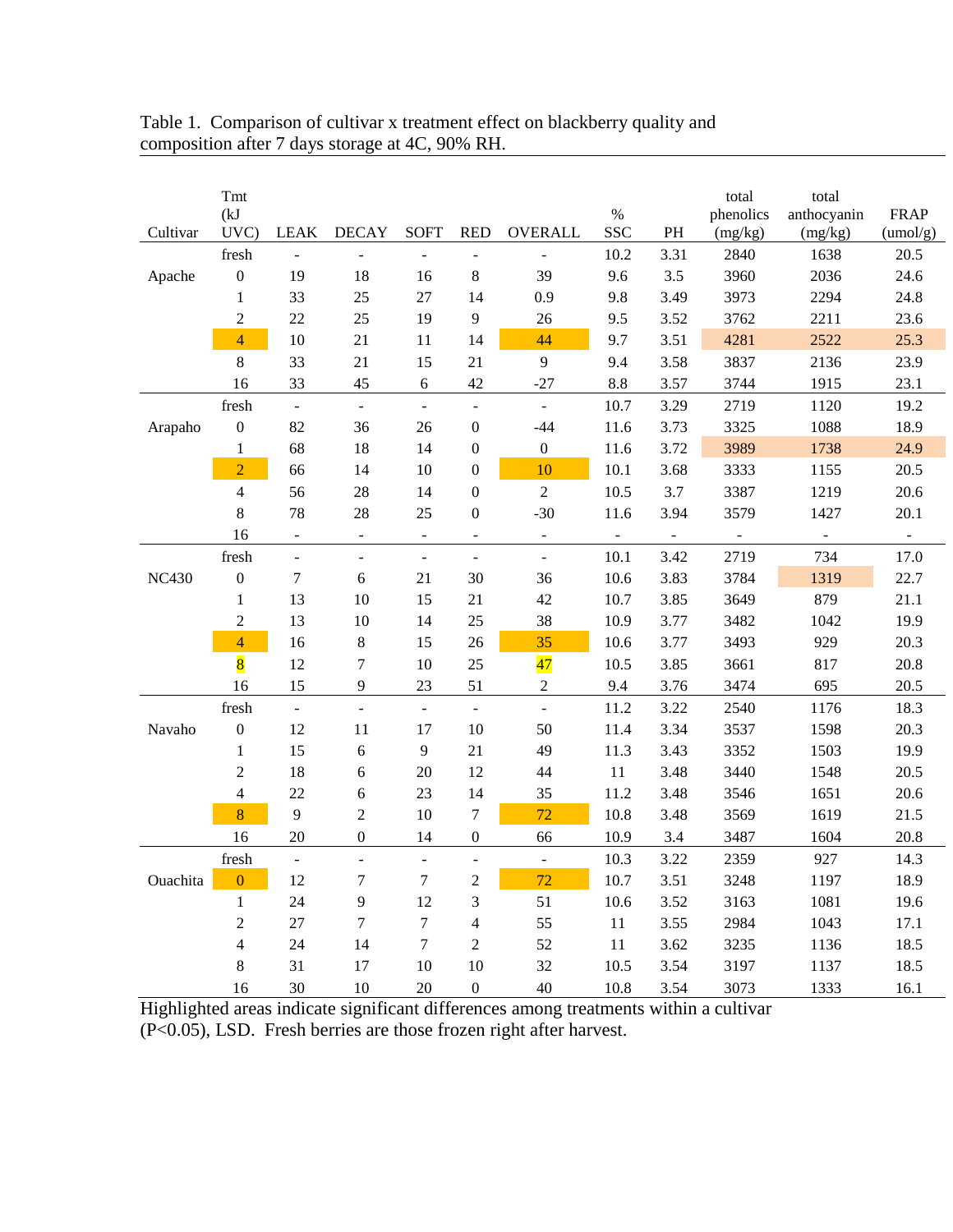| UVC<br><b>Treatment</b><br>(kJ) | <b>LEAK</b> | <b>DECAY</b> | <b>SOFT</b> | <b>RED</b> | <b>OVERALL</b> | $\%$<br><b>SSC</b> | <b>PH</b> | total<br>phenolics<br>(mg/kg) | total<br>anthocyanin<br>(mg/kg) | <b>FRAP</b><br>(umol/g) |
|---------------------------------|-------------|--------------|-------------|------------|----------------|--------------------|-----------|-------------------------------|---------------------------------|-------------------------|
| fresh                           |             |              |             |            |                | 10.5               | 3.29      | 2635                          | 1119                            | 17.9                    |
| $\theta$                        | 26.4        | 15.6         | 17.4        | 10.0       | 30.6           | 10.8               | 3.58      | 3571                          | 1448                            | 21.1                    |
|                                 | 28.4        | 13.6         | 13.8        | 10.8       | 33.6           | 10.7               | 3.61      | 3583                          | 1482                            | 21.8                    |
| 2                               | 30.5        | 10.1         | 13.0        | 10.4       | 36.1           | 10.7               | 3.62      | 3364                          | 1254                            | 20.0                    |
| 4                               | 25.6        | 15.4         | 14.0        | 11.2       | 33.6           | 10.6               | 3.62      | 3588                          | 1491                            | 21.1                    |
| 8                               | 32.6        | 15.0         | 12.6        | 12.6       | 26.0           | 10.6               | 3.67      | 3568                          | 1427                            | 21.0                    |
| 16                              | 24.5        | 16.0         | 15.8        | 23.3       | 20.2           | 10.0               | 3.57      | 3444                          | 1387                            | 20.1                    |

Table 2. Comparison of UVC treatments averaged over cultivars. Fruit stored 7 days at 4C, 90% RH.

Highlighted value indicates significance within column, P<0.05, LSD.

Table 3. Effects of UVC treatment on blackberry fruit quality and composition when held 4 days at 21C, 80% RH after treatment.

| Selection       | Tmt (kJ<br>UVC)  | %mold | %leak | %soft | overall<br>rating | <b>SSC</b> | PH      | total<br>anthocyanin<br>(mg/kg) | total<br>phenolics<br>(mg/kg) | <b>FRAP</b><br>(umol/g) |
|-----------------|------------------|-------|-------|-------|-------------------|------------|---------|---------------------------------|-------------------------------|-------------------------|
|                 |                  |       |       |       |                   |            |         |                                 |                               |                         |
| Natchez         | $\boldsymbol{0}$ | 23    | 38    | 20    | 18                | 9.4        | 3.8     | 1743                            | 3695                          | 34.3                    |
|                 | $\overline{4}$   | 12    | 28    | 10    | 50                | 9.3        | 3.7     | 1661                            | 3298                          | 32.5                    |
|                 |                  |       |       |       |                   |            |         |                                 |                               |                         |
| Navaho          | $\boldsymbol{0}$ | 48    | 60    | 40    | $-48$             | 10.3       | $3.45*$ | 1570*                           | 2872*                         | 27.8*                   |
|                 | $\boldsymbol{2}$ | 43    | 67    | 33    | $-43$             | 10         | 3.66    | 1868                            | 3313                          | 32.6                    |
|                 | $\overline{4}$   | 22    | 37    | 31    | 10                | 10.6       | 3.69    | 1960                            | 3472                          | 32.8                    |
|                 | 8                | 77    | 80    | 80    | $-137$            | na         | na      | na                              | na                            | na                      |
|                 |                  |       |       |       |                   |            |         |                                 |                               |                         |
| <b>NC430</b>    | $\boldsymbol{0}$ | 64    | 69    | 54    | $-100$            | 9.1        | 4.1     | 928                             | 2912                          | 24.3                    |
|                 | $\overline{4}$   | 50    | 54    | 49    | $-53$             | 9.9        | 4.2     | 1017                            | 3290*                         | 26.9                    |
|                 | 8                | 63    | 80    | 73    | $-116$            | na         | na      | na                              | na                            | na                      |
|                 |                  |       |       |       |                   |            |         |                                 |                               |                         |
| <b>Ouachita</b> | $\boldsymbol{0}$ | 73    | 70    | 55    | $-98$             | na         | na      | na                              | na                            | na                      |
|                 | 2                | 27    | 23    | 3     | 47                | 11.4       | 3.77    | 893                             | 2741                          | 22.7                    |
|                 | $\overline{4}$   | 67    | 57    | 42    | $-65$             | $12.3*$    | 3.75    | 981                             | 2666                          | 22                      |
|                 | 8                | 83    | 83    | 77    | $-143$            | na         | na      | na                              | na                            | na                      |

Highlighted value indicates significance within column, P<0.05, LSD. An overall score >40 is considered good.

|          |        | Table 4. Effects of UVC treatment (kJ) on postharvest quality of raspberries held 4 days at 21C after treatment. |       |        |        |         |
|----------|--------|------------------------------------------------------------------------------------------------------------------|-------|--------|--------|---------|
| Cultivar | $t$ mt | DARKNESS Shrivel                                                                                                 | %leak | % mold | % soft | overall |